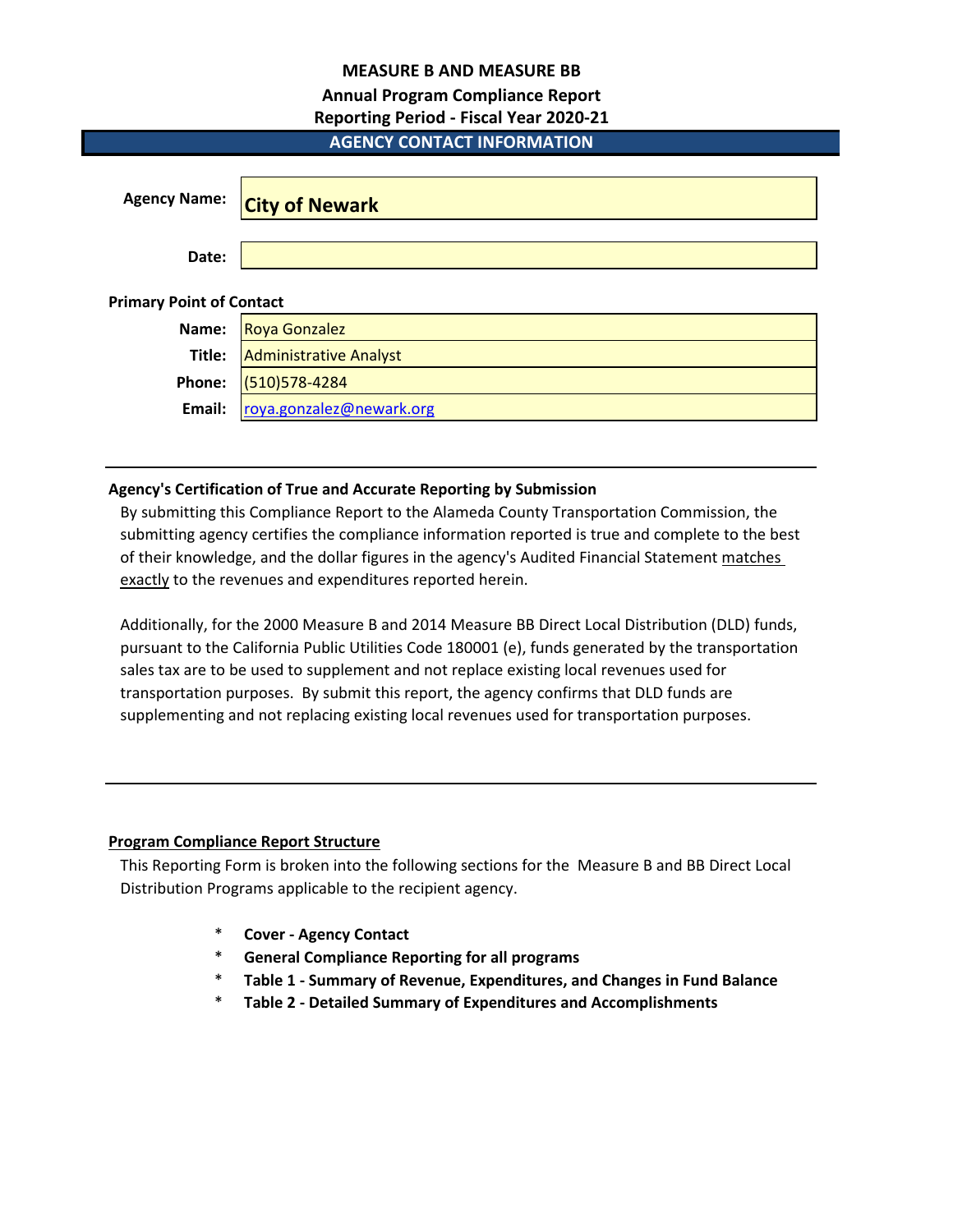#### **MEASURE B AND MEASURE BB**

**Annual Program Compliance Report**

## **TABLE 1: SUMMARY OF REVENUE, EXPENDITURES, AND CHANGES IN FUND BALANCE**

*DIRECTIONS: Complete the sections below based on the Measure B and BB Audited Financial Statements, for the applicable DLD programs for your agency. Values must match financial statements and total reported expenditures on Table 2.* 

#### **A. 2000 MEASURE B Direct Local Distribution Programs**



#### **B. 2014 MEASURE BB Direct Local Distribution Programs**

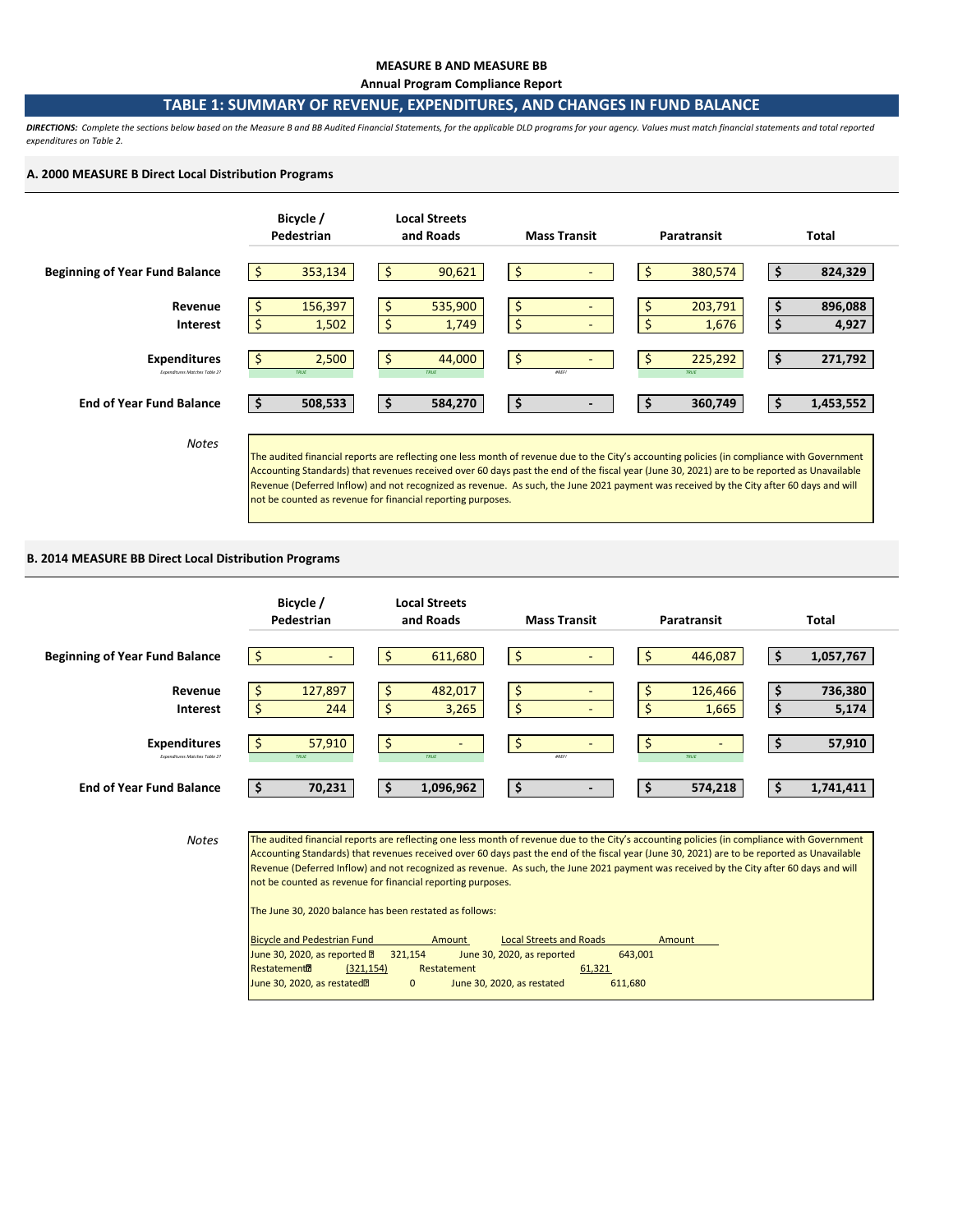**Reporting Period - Fiscal Year 2020-21**

## **GENERAL COMPLIANCE REPORTING**

**1. Adoption Year Indicate the adoption year of the most current Bicycle/Pedestrian Master Plans, as applicable.** 

| <b>Adoption Year</b> |  |
|----------------------|--|
|----------------------|--|

Bicycle Master Plan Pedestrian Master Plan Bike/Ped Master Plan 2017

**If the plans are over five-years past the last adoption year, specify when your agency's will perform its next update.**  *Indicate N/A, if not applicable.* 

| N/A |  |  |  |
|-----|--|--|--|
|     |  |  |  |
|     |  |  |  |

#### **2a. How much of the program fund balance is encumbered into active contracts/projects?**

*Encumbered value should be less than or equal to the available balance.* 

|                          |         | \$ Encumbered |
|--------------------------|---------|---------------|
| MB Balance $\frac{1}{2}$ | 508,533 | 473.829       |
| MBB Balance \$           | 70,231  |               |
| Total \$                 | 578,764 | 473,829       |

#### **2b. Why is there a fund balance?** *Indicate N/A, if not applicable.*

The current balance is a result of large projects in place for FY22. \$473,829 has already been encumbered fot CIP #1238 and #1257, both of which are underway.

## **2c. Specify any large planned uses of fund balances within this program and their status i.e. planned or underway.**

| <b>Project Title</b>                      | <b>Brief Project Description</b>                                              | <b>DLD Amount</b>     | <b>Project Status</b> |
|-------------------------------------------|-------------------------------------------------------------------------------|-----------------------|-----------------------|
| <b>CIP #1238 Lindsey Tract Street and</b> | Complete recontsruction of Lindsey Tract                                      | 273,829               | Underway              |
| <b>Storm Drainage Improvements</b>        | Streets, including replacement of existing                                    |                       |                       |
| CIP #1257 2021 Curb, Gutter, and          | Remove and replace damaged sidealks, curbs,                                   | \$<br>200,000         | Underway              |
| Sidewalk Replacement Program              | and gutters throughout the City. Improved                                     |                       |                       |
|                                           | CIP#1256 Crosswalk Evaluations and Complete a citywide evaluation of existing | \$<br>150,000 Planned |                       |
| <b>Modifications (Measure BB)</b>         | unctrolled crosswalks and complete                                            |                       |                       |
| <b>CIP #1254 Arterial Bicycle Lanes</b>   | Place Class II buffered bicycle lanes and Class                               | \$<br>150,000         | Underway              |
|                                           | III bicycle route improvements on local arterial                              |                       |                       |
|                                           |                                                                               | Ś                     |                       |
|                                           |                                                                               |                       |                       |
|                                           |                                                                               | Ś                     |                       |
|                                           |                                                                               |                       |                       |
|                                           |                                                                               | Ś                     |                       |
|                                           |                                                                               |                       |                       |
|                                           |                                                                               | Ś                     |                       |
|                                           |                                                                               |                       |                       |

**3. Confirm all expenditures were governing body approved (Yes/No).**

Yes

**4. Confirm the completion of the publicity requirements in the table below (Yes/No).**

| Copy of article, |
|------------------|
| website, signage |

|                | <b>Measure B</b> | <b>Measure BB</b> | attached? |
|----------------|------------------|-------------------|-----------|
| <b>Article</b> |                  |                   |           |
| Website        |                  |                   |           |
| Signage        |                  |                   |           |

**If applicable, briefly explain why the publicity requirement wasn't completed.**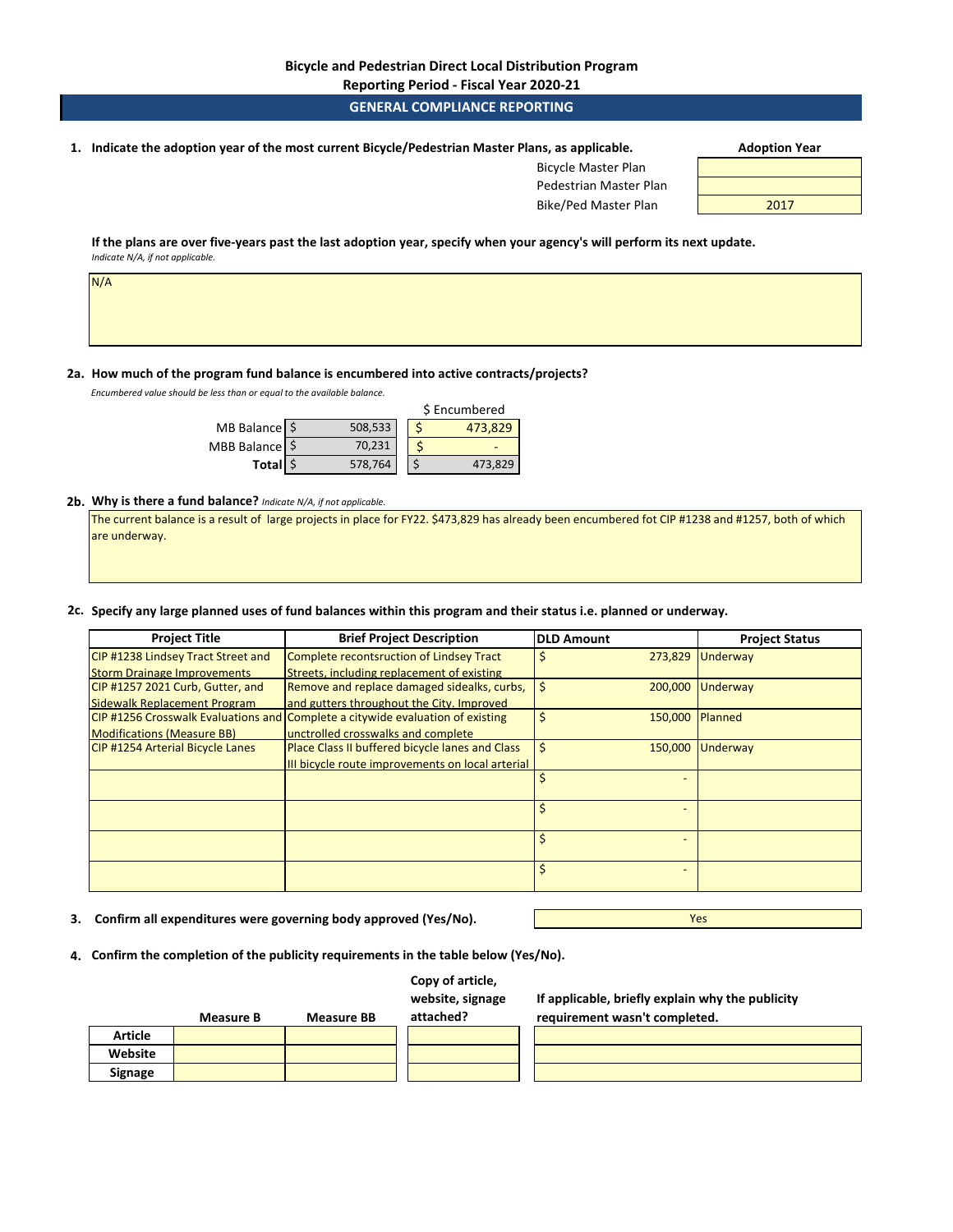## **Bicycle and Pedestrian Direct Local Distribution Program Reporting Period - Fiscal Year 2020-21**

|     | TABLE 2: DETAILED SUMMARY OF EXPENDITURES AND ACCOMPLISHMENTS                                                                                                                                                                                                                                                                   |                                                            |                                            |                                                               |                                                                        |                                                                                                                                                                                                                                         |                                      |                                                            |                                                                                                        |                                             |            |                   |                         |
|-----|---------------------------------------------------------------------------------------------------------------------------------------------------------------------------------------------------------------------------------------------------------------------------------------------------------------------------------|------------------------------------------------------------|--------------------------------------------|---------------------------------------------------------------|------------------------------------------------------------------------|-----------------------------------------------------------------------------------------------------------------------------------------------------------------------------------------------------------------------------------------|--------------------------------------|------------------------------------------------------------|--------------------------------------------------------------------------------------------------------|---------------------------------------------|------------|-------------------|-------------------------|
|     | Provide a detailed summary of Measure B and BB Expenditures for the reporting fiscal year. Performance reporting/quantity complete and other fund expenditures should be consistent with reporting data sent to other agencies<br>- Expenditure total must correspond to your Audited Financial Statements, and Table 1 values. |                                                            |                                            |                                                               |                                                                        |                                                                                                                                                                                                                                         |                                      |                                                            |                                                                                                        |                                             |            |                   |                         |
| No. | Project<br>Category<br>(Drop-down<br><b>Menul</b>                                                                                                                                                                                                                                                                               | Project<br>Phase<br>(Drop-down Menu)                       | Project<br><b>Type</b><br>(Drop-down Menu) | <b>Primarily Capital or</b><br>Administrative<br>Expenditure? | <b>Project Name</b>                                                    | <b>Project Description/Benefits</b>                                                                                                                                                                                                     | Quantity<br>Completed in<br>FY 20-21 | <b>Units for</b><br>Quantity<br>(Drop-down<br><b>Menul</b> | Additional description on units or<br>expanded detail on expenditures,<br>performance, accomplishments | <b>Measure B</b><br><b>DLD Expenditures</b> |            | <b>Measure BB</b> | <b>DLD Expenditures</b> |
|     | Bicycle                                                                                                                                                                                                                                                                                                                         | Other                                                      | Other                                      | Administrative                                                | Bike to Wherever Sponsorship                                           |                                                                                                                                                                                                                                         | N/A                                  | Other                                                      |                                                                                                        |                                             | $2,500$ \$ |                   |                         |
|     | Pedestrian                                                                                                                                                                                                                                                                                                                      | Planning/Scoping                                           | Streetscape / Complete<br>Streets          | Capital                                                       | CIP #1238 Lindsey Tract and Storm Drainage<br>Improvements             | Complete recontsruction of Lindsey<br>Tract Streets, including replacement<br>of existing sidewalks, replacement of<br>rolled curbs, and street construction<br>for a segment of street with no<br>existing curb, gutter, and sidewalk. |                                      | Other                                                      |                                                                                                        |                                             | $\sim$     | - Ś               | 48,113                  |
|     | Bike/Ped                                                                                                                                                                                                                                                                                                                        | Construction                                               | Other                                      | Capital                                                       | CIP #1257 2021 Curb, Gutter, Sidewalk Replacement<br>Program (FY20-21) | Remove and replace damaged<br>sidealks, curbs, and gutters<br>throughout the City. Improved<br>pedestrian and bicycle safety.                                                                                                           | 385                                  | Square Feet                                                | 385 square feet of sidewalk repalced,   \$<br>additional 75 feet of curb and gutter<br>replaced.       |                                             | $\sim$     | .s                | 9,797                   |
|     |                                                                                                                                                                                                                                                                                                                                 | <b>Total Percentage of Capital vs Administrative Costs</b> |                                            | 96%                                                           |                                                                        |                                                                                                                                                                                                                                         |                                      |                                                            | <b>TOTAL</b>                                                                                           |                                             | $2,500$ \$ |                   | 57,910                  |
|     |                                                                                                                                                                                                                                                                                                                                 |                                                            | a. Total Capital                           | 57,910                                                        |                                                                        |                                                                                                                                                                                                                                         |                                      |                                                            | <b>Match to Table 1?</b>                                                                               | <b>TRUE</b>                                 |            |                   | <b>TRUE</b>             |
|     |                                                                                                                                                                                                                                                                                                                                 |                                                            | b. Total Administrative                    | 2,500                                                         |                                                                        |                                                                                                                                                                                                                                         |                                      |                                                            |                                                                                                        |                                             |            |                   |                         |

**Is the total percentage of Capital vs Program Administration (outreach, staffing, administrative support) Costs GREATER THAN 50%? If not, explain how capital investments will increase in the future.**

N/A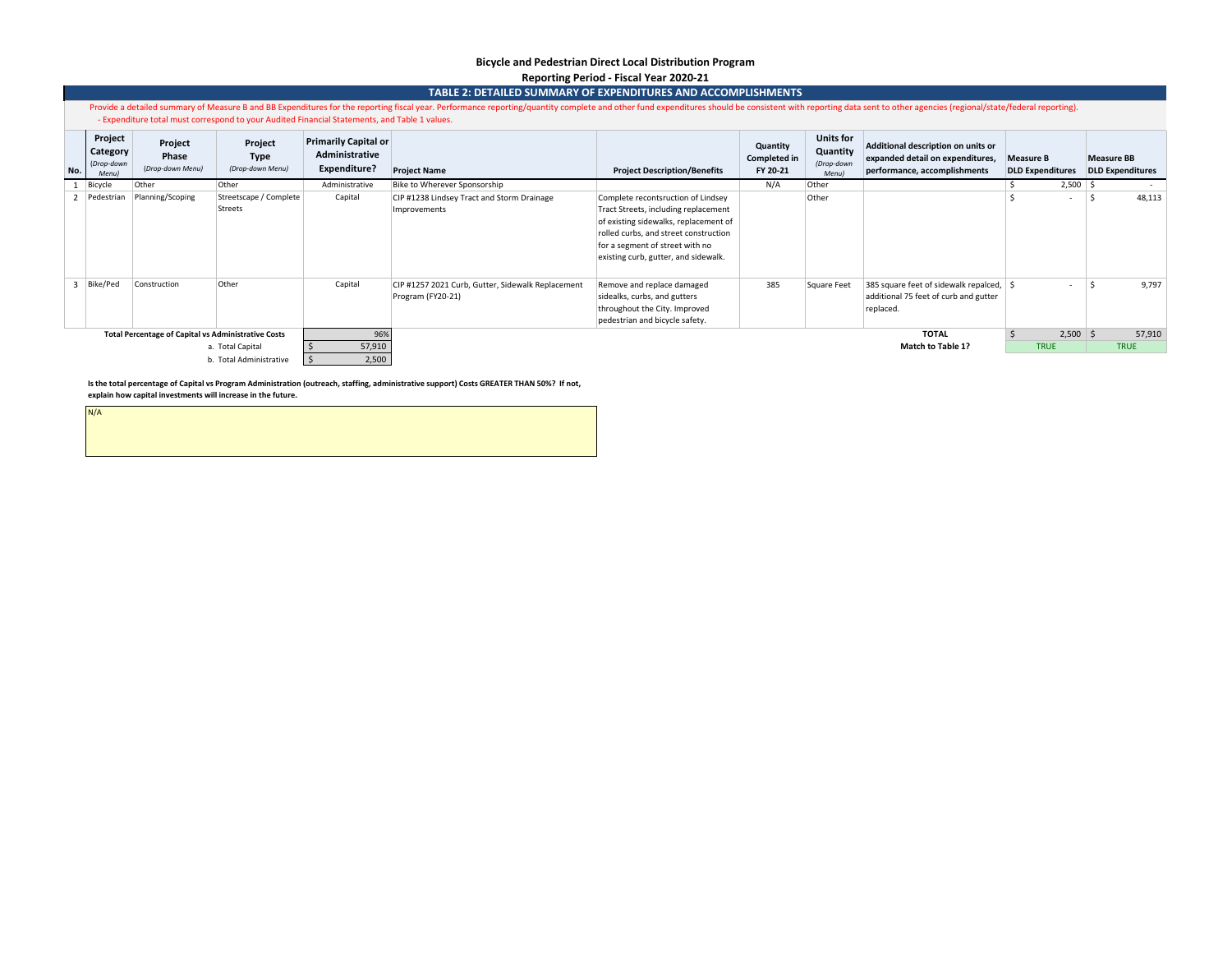**Reporting Period - Fiscal Year 2020-21**

**GENERAL COMPLIANCE REPORTING**

# **1. PCI =** 74 **What is agency's current Pavement Condition Index (PCI)?**

*Use PCI from the most recent MTC's VitalSigns linked here:* [http://www.vitalsig](http://www.vitalsigns.mtc.ca.gov/street-pavement-condition)ns.mtc.ca.gov/street-pavement-condition

**If your PCI falls below a score of 60 (fair condition), specify what actions are being implemented to increase the PCI.**  *Indicate N/A, if not applicable.* 

## **2a. How much of the program fund balance is encumbered into active contracts/projects?**

*Encumbered value should be less than or equal to the available balance.* 

|                     |           | \$ Encumbered |           |  |  |
|---------------------|-----------|---------------|-----------|--|--|
| MB Balance \$       | 584,270   |               | 538,133   |  |  |
| MBB Balance \$      | 1,096,962 |               | 900,000   |  |  |
| Total <sup>\$</sup> | 1,681,232 |               | 1,438,133 |  |  |

**2b. Why is there a fund balance?** *Indicate N/A, if not applicable.* 

**2c. Specify any large planned uses of fund balances within this program and their status i.e. planned or underway.**

| <b>Project Title</b>               | <b>Brief Project Description</b>                  | <b>DLD Amount</b>        | <b>Project Status</b> |
|------------------------------------|---------------------------------------------------|--------------------------|-----------------------|
| CIP #1250 Asphalt Concrete Overlay | Overlay various streets with asphalt concrete.    | 1,429,133 Underway<br>\$ |                       |
| Program                            | Restore worn out pavemetnt to full serviceability |                          |                       |
|                                    | and improve traffic safety by relacing pavement   |                          |                       |
|                                    | surface and traffic striping. (Measure BB:        |                          |                       |
|                                    |                                                   | Ś                        |                       |
|                                    |                                                   | Ś                        |                       |
|                                    |                                                   | Ś                        |                       |
|                                    |                                                   | Ś.                       |                       |
|                                    |                                                   | Ś.                       |                       |
|                                    |                                                   | Ś.                       |                       |
|                                    |                                                   | Ś                        |                       |

**3. Confirm all expenditures were governing body approved (Yes/No).**

Yes

**4. Confirm the completion of the publicity requirements in the table below (Yes/No).**

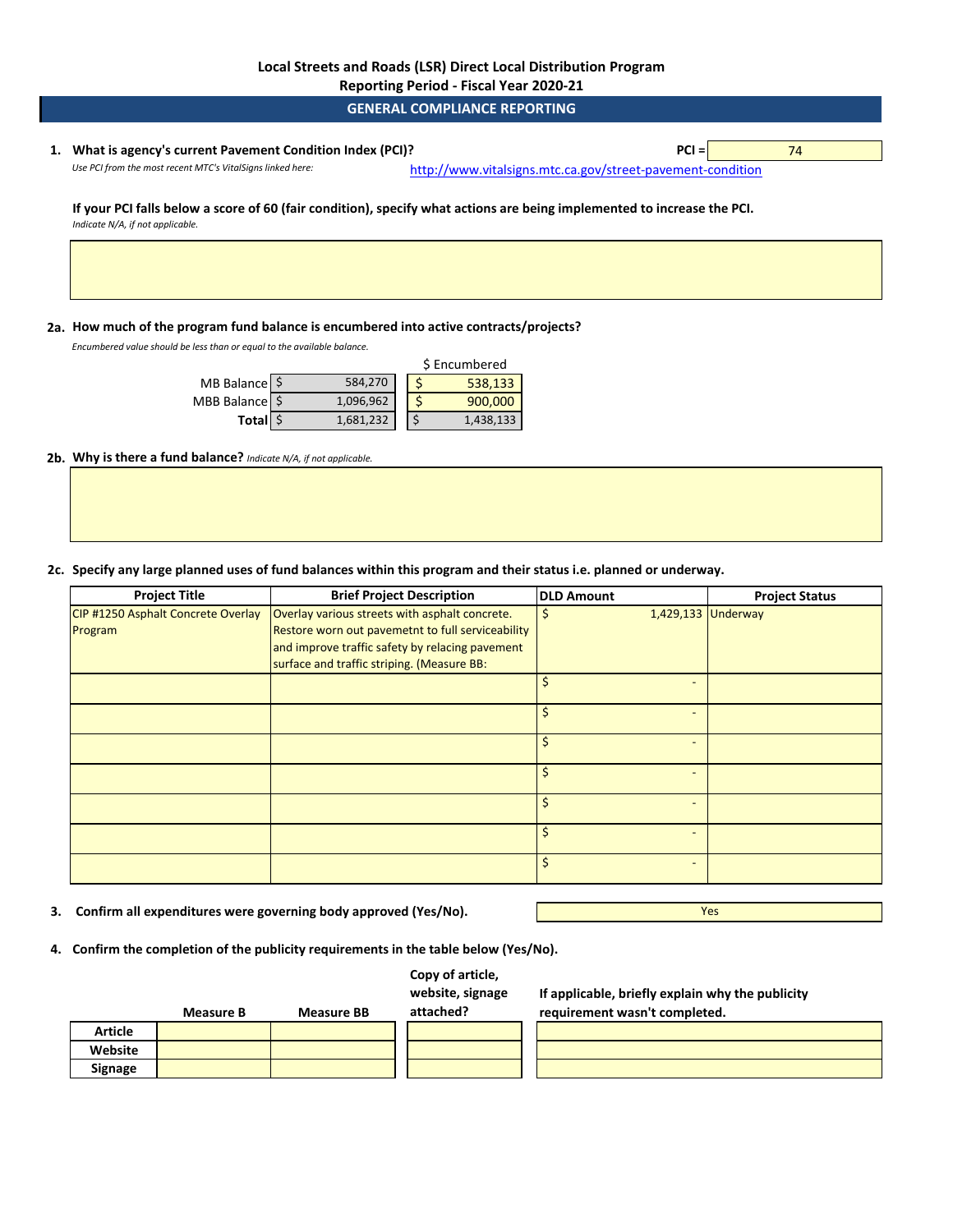# **Local Streets and Roads Direct Local Distribution Program**

**Reporting Period - Fiscal Year 2020-21**

|                                   | TABLE 2: DETAILED SUMMARY OF EXPENDITURES AND ACCOMPLISHMENTS                                                                                                                                                                                                                                                               |                                      |                                       |                                                               |                                                            |                                                                                                                                                                                                                                         |                                             |                                                     |                                                                                                                                   |               |                                              |  |  |
|-----------------------------------|-----------------------------------------------------------------------------------------------------------------------------------------------------------------------------------------------------------------------------------------------------------------------------------------------------------------------------|--------------------------------------|---------------------------------------|---------------------------------------------------------------|------------------------------------------------------------|-----------------------------------------------------------------------------------------------------------------------------------------------------------------------------------------------------------------------------------------|---------------------------------------------|-----------------------------------------------------|-----------------------------------------------------------------------------------------------------------------------------------|---------------|----------------------------------------------|--|--|
|                                   | Provide a detailed summary of Measure B and BB Expenditures for the reporting fiscal year. Performance reporting/quantity complete and other fund expenditures should be consistent with reporting data sent to other agencies<br>Expenditure total must correspond to your Audited Financial Statements and Table 1 values |                                      |                                       |                                                               |                                                            |                                                                                                                                                                                                                                         |                                             |                                                     |                                                                                                                                   |               |                                              |  |  |
| No.                               | Project<br>Category<br>(Drop-down<br>Menu                                                                                                                                                                                                                                                                                   | Project<br>Phase<br>(Drop-down Menu) | Project<br>Type<br>(Drop-down Menu)   | Primarily Capital or<br>Administrative<br><b>Expenditure?</b> | <b>Project Name</b>                                        | <b>Project Description/Benefits</b>                                                                                                                                                                                                     | Quantity<br><b>Completed in</b><br>FY 20-21 | <b>Units for</b><br>Quantity<br>(Drop-down<br>Menu) | Additional description on units or<br>expanded detail on expenditures, Measure B<br>performance, accomplishments DLD Expenditures |               | <b>Measure BB</b><br><b>DLD Expenditures</b> |  |  |
|                                   |                                                                                                                                                                                                                                                                                                                             | Streets/Rds Project Closeout         | Street<br>Resurfacing/Maintenan<br>ce | Capital                                                       | CIP #1227 Street Maintenance Program                       | Overlay various streets with asphalts<br>concrete. Restored worn out<br>pavement to full serviceability and<br>improved traffic safety by replacing<br>pavement surface and traffic striping.                                           | 4.750                                       | Square Feet                                         | 4,750 square feet of asphalt concrete   \$<br>roadway repaired.                                                                   | $35,000$   \$ | $\sim$                                       |  |  |
|                                   |                                                                                                                                                                                                                                                                                                                             | 2 Streets/Rds Planning/Scoping       | Streetscape / Complete : Capital      |                                                               | CIP #1238 Lindsey Tract and Storm Drainage<br>Improvements | Complete recontsruction of Lindsey<br>Tract Streets, including replacement<br>of existing sidewalks, replacement of<br>rolled curbs, and street construction<br>for a segment of street with no<br>existing curb, gutter, and sidewalk. |                                             |                                                     |                                                                                                                                   | $9,000$ \$    | $\sim$                                       |  |  |
|                                   | Percentage of Capital vs Administrative Costs                                                                                                                                                                                                                                                                               |                                      | 100%                                  |                                                               |                                                            |                                                                                                                                                                                                                                         |                                             | <b>TOTAL</b>                                        | $44,000$ \$                                                                                                                       |               |                                              |  |  |
|                                   |                                                                                                                                                                                                                                                                                                                             |                                      | a. Total Capital                      | 44,000                                                        |                                                            |                                                                                                                                                                                                                                         |                                             |                                                     | <b>Match to Table 1?</b>                                                                                                          | <b>TRUE</b>   | <b>TRUE</b>                                  |  |  |
| b. Total Administrative<br>$\sim$ |                                                                                                                                                                                                                                                                                                                             |                                      |                                       |                                                               |                                                            |                                                                                                                                                                                                                                         |                                             |                                                     |                                                                                                                                   |               |                                              |  |  |

If your agency did not expend greater than 50% of total costs on Capital Investments, explain how capital investments, which west ments will increase in the and the Aminimum of 15% of Measure BB LSR funds are required to b **future over Program Administration (outreach, staffing, administrative support).** *Indicate N/A if not applicable.* 

N/A

In this fiscal year, how much of Measure BB LSR funds were expended on bike/pedestrian improvements? Percent of Measure BB LSR funds expenditures on bike/pedestrian improvements:

| #DIV/0! |  |
|---------|--|
| #DIV/0! |  |

**If your agency did not meet the 15% minimum expenditure requirement this fiscal year, explain why.**

**Meets minimum 15% threshold?**

No MBB expenditures in FY 20-21. Future expected.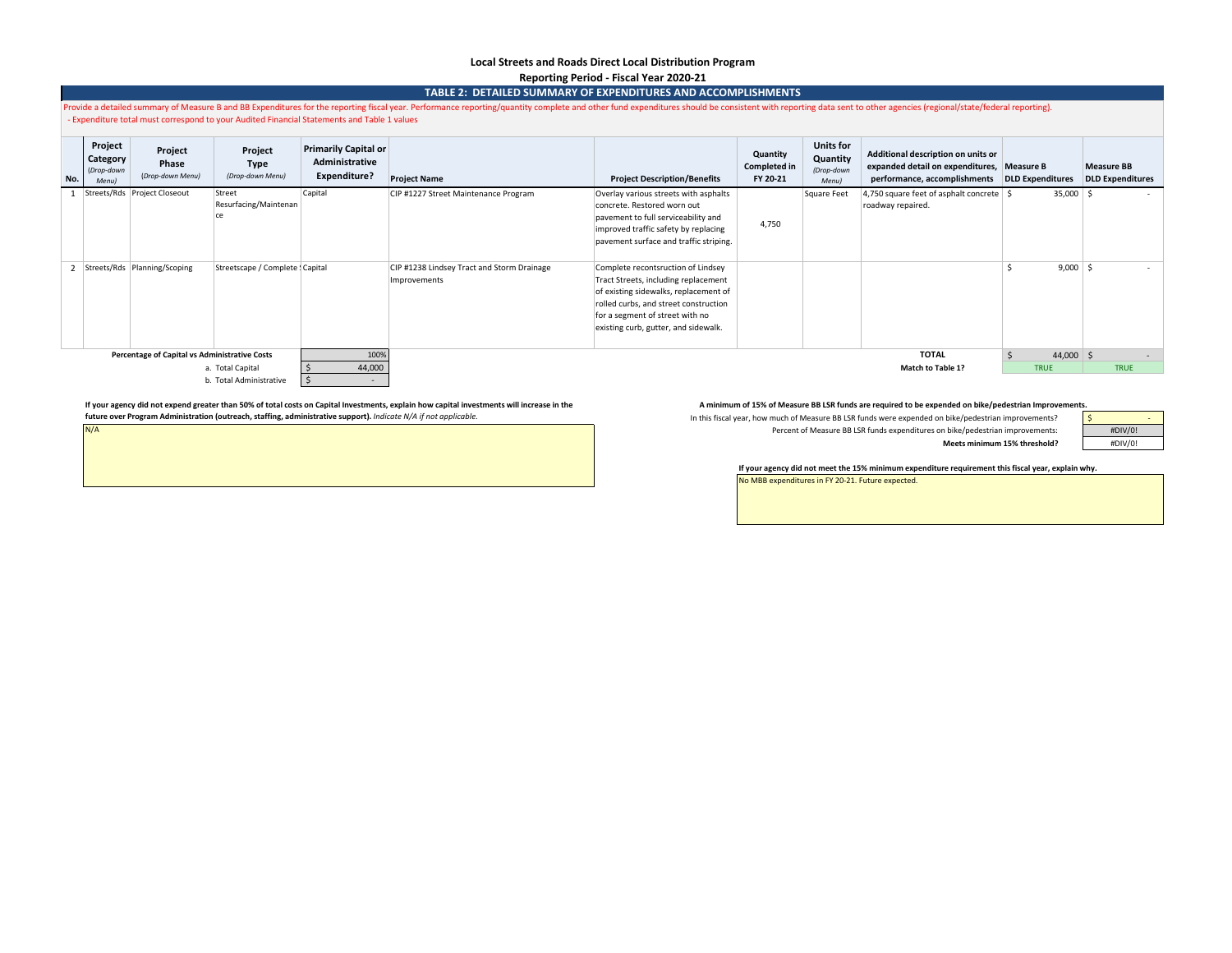# **GENERAL COMPLIANCE REPORTING**

## **1a. How much of the balance identified here is encumbered into active contracts and projects?**

*Encumbered value should be less than or equal to the available balance.* 

|                |         | \$ Encumbered |         |  |  |
|----------------|---------|---------------|---------|--|--|
| MB Balance \$  | 360,749 |               | 100,000 |  |  |
| MBB Balance \$ | 574,218 |               | 100,000 |  |  |
| Total \$       | 934,967 |               | 200,000 |  |  |

#### **2b.Why is there a fund balance?** *Indicate N/A, if not applicable.*

The Measure B and BB fund balances will be expended on the three services listed below through a contract for services with the City of Fremont. Fund balances will be used for issues related to increased service demands and revenue fluctuations.

## **1c. Specify any large planned uses of fund balances within this program and their status i.e. planned or underway.**

| <b>Project Title</b>                               | <b>Brief Project Description</b>                                       | <b>DLD Amount</b> | <b>Project Status</b> |
|----------------------------------------------------|------------------------------------------------------------------------|-------------------|-----------------------|
| Ride-On Tri-City! Wheelchair Van<br><b>Service</b> | Accessible door-to-door, advance registration<br>trips for individuals |                   | 50,000 Planned        |
| Ride-On Tri-City! Taxi Service                     | Same-day transportation for individuals                                | 75,000            | Planned               |
| Ride-On Tri-City! TNC Service                      | Same-day transportation for individuals                                | 75,000            | Planned               |
|                                                    |                                                                        |                   |                       |
|                                                    |                                                                        |                   |                       |
|                                                    |                                                                        |                   |                       |
|                                                    |                                                                        |                   |                       |
|                                                    |                                                                        |                   |                       |

**4. Confirm all expenditures were governing body approved (Yes/No).**

**5. Confirm the completion of the publicity requirements in the table below (Yes/No).**

# **Copy of Article,**

**website, signage Attached?**

|                | <b>Measure B</b> | <b>Measure BB</b> | Attached? |
|----------------|------------------|-------------------|-----------|
| <b>Article</b> | Yes              | Yes               | Yes       |
| Website        | Yes              | Yes               | res       |
| <b>Signage</b> | Yes              | Yes               | N٥        |

**If applicable, briefly explain why the publicity requirement wasn't completed.**

Yes

**No** Signage will be provided by Cit.y of Fremont and MV Transportation